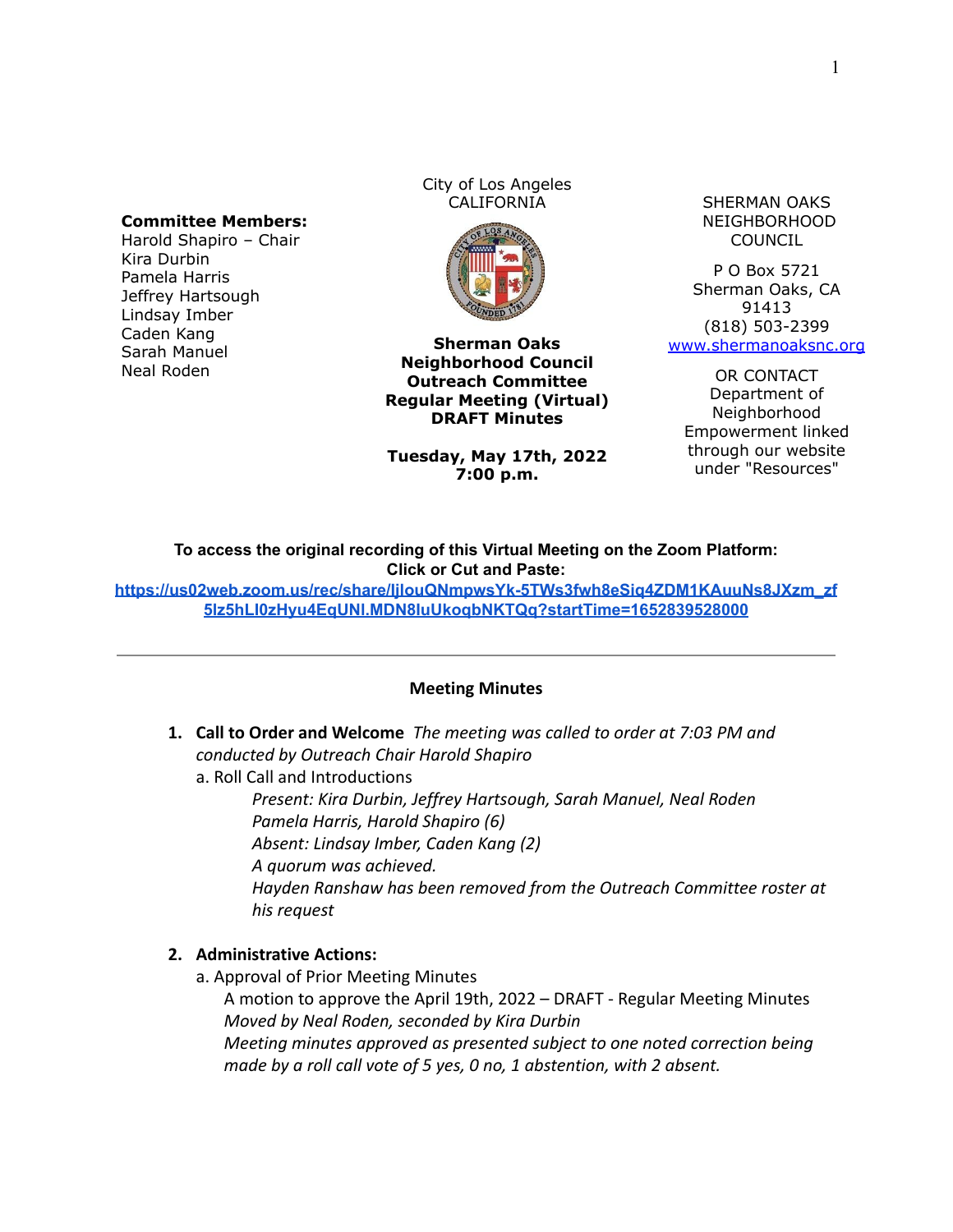# **3. Chair's Report:** *Presented by chairperson Harold Shapiro*

- *a. SONC Summer Movie Series first 2 film selections made, 3rd film still not locked in, will be partnering with CD4 Council Office*
- *b. Digital Media Policy Effective Dates, potential impacts will be gauged*
- *c. 2023 Neighborhood Council Elections even numbered areas in scope, Election Information Worksheet needs to be completed and submitted to City Clerk by 8-1-2022*

# **4. Public Official Comment:**

*Ryan Ahari - CD4 Council office*

**5. Public Comment**: *There were No Public Comments.*

# **6. Project Updates & Discussion**

*Public Comment was allowed for each sub-agendized item.*

- a. Summer Movie Series Jeffrey Hartsough *looking for a graphic artist to create postcard, will be ordering banners to display at park, most paperwork has been submitted and approved by city, will have bubble lady at park pre-screening, volunteer list will be circulated*
- b. Utility Box Painting/Design Pamela Harris  *Flier design reviewed, edits requested by Jeffrey Hartsough and Neal Roden. \$750 expense to SO Chamber Foundation was approved via MER in May 2021*
- c. Business Cards Jeffrey Hartsough  *orders will be placed during June*
- d. Stakeholder interest form *interactive form created by Lindsay Imber reviewed and methods for how it could be utilized discussed, 1 change requested, possible addition of election interest question*
- e. Status on Earth Day Clean Up event Neal Roden *may do another event in the fall with VCC*
- f. Hello Spring Free Tree Giveaway event Jeffrey Hartsough turnout from public was good, *200 trees adopted, minor hiccups from City Plants computer system not working correctly*
- g. SONC website status *Harold Shapiro*

*i. Follow-up on telephone number access and use questions from previous meetings - what automated options are available for transcription or call notification - Google Voice is a free option, but would need to change phone number. Will need to designate a primary and secondary resource on SONC to monitor the calls*

*ii. Agenda Request submission capability - committee chairpersons failing to utilize properly, not monitoring their queue, not flagging agenda request status, committee chairs should turn of the feature if they are not going to use it*

h. The Ziff Flyer - Harold Shapiro *- looking for feedback on May issue and general format, metrics indicate 50% opens out of 3300 addresses sent to, 200 bounced*